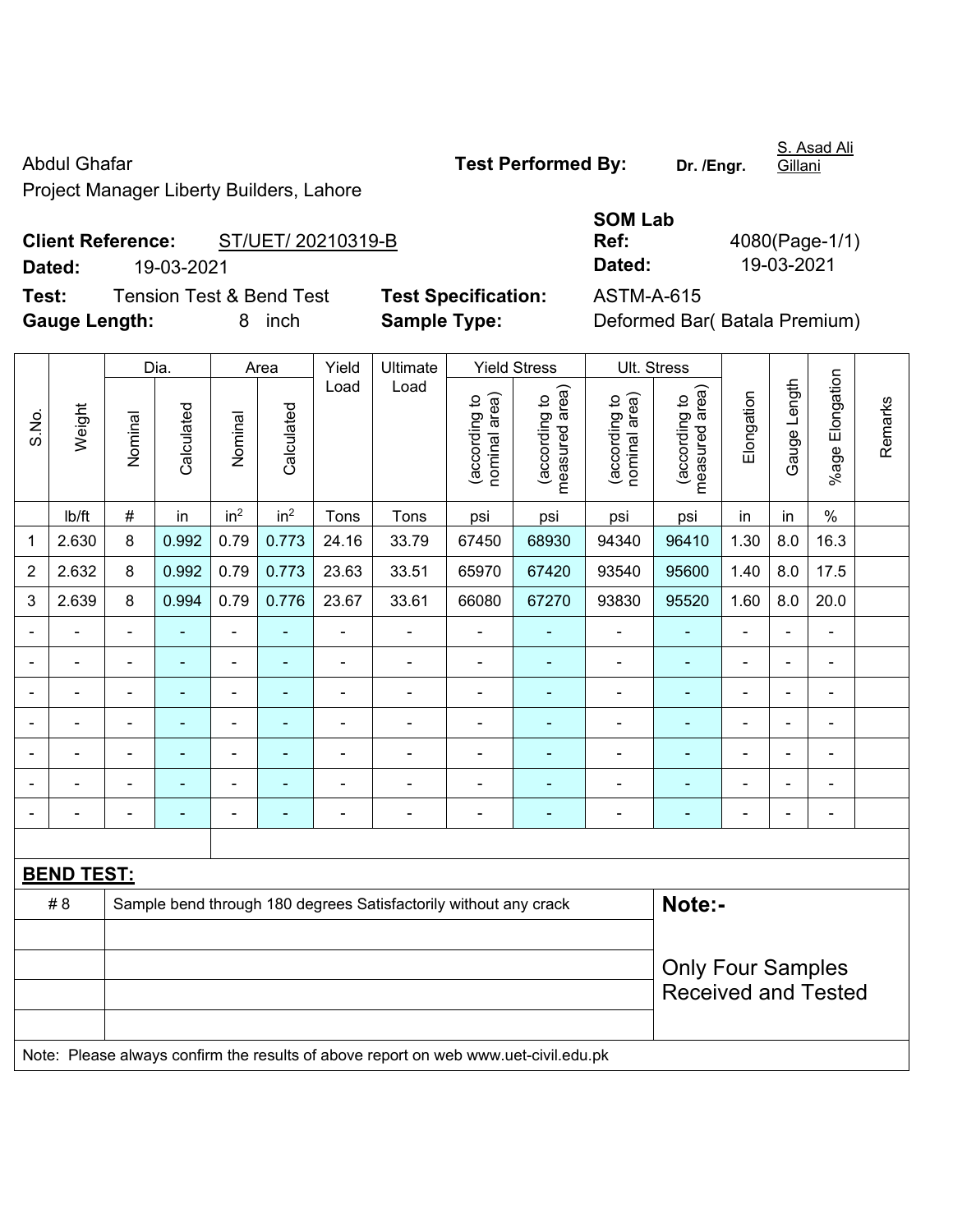S. Asad Ali

Maj Adnan khalid<sup>®</sup> (Dy Dir MTL) **Test Performed By:** Dr. /Engr. **Gillani** Const of PD House Sec-I, Rahber & Infra Dev Works of Prism-9- Pkg-01 Sec-R, (M/S DHA Const)

|               | <b>Client Reference:</b> |                                     | 408/241/E/Estb/Lab/53/12 & 1130 |
|---------------|--------------------------|-------------------------------------|---------------------------------|
| Dated:        | 19-03-2021               |                                     |                                 |
| Test:         |                          | <b>Tension Test &amp; Bend Test</b> | <b>Test Specification</b>       |
| Gauge Length: |                          | 8 inch                              | <b>Sample Type:</b>             |

**SOM Lab Ref:** 4079(Page-1/1) **Dated:** 19-03-2021 **Dated:** 19-03-2021 **Test:** ASTM-A-615 **Deformed Bar (AF Steel)** 

|                          |                              |                                                                  | Dia.       |                 | Area            | Yield | <b>Ultimate</b>                                                                     |                                | <b>Yield Stress</b>             | Ult. Stress                    |                                 |                |                |                 |         |
|--------------------------|------------------------------|------------------------------------------------------------------|------------|-----------------|-----------------|-------|-------------------------------------------------------------------------------------|--------------------------------|---------------------------------|--------------------------------|---------------------------------|----------------|----------------|-----------------|---------|
| S.No.                    | Weight                       | Nominal                                                          | Calculated | Nominal         | Calculated      | Load  | Load                                                                                | nominal area)<br>(according to | (according to<br>measured area) | nominal area)<br>(according to | measured area)<br>(according to | Elongation     | Gauge Length   | %age Elongation | Remarks |
|                          | Ib/ft                        | $\#$                                                             | in         | in <sup>2</sup> | in <sup>2</sup> | Tons  | Tons                                                                                | psi                            | psi                             | psi                            | psi                             | in             | in             | $\frac{0}{0}$   |         |
| $\mathbf 1$              | 1.467                        | 6                                                                | 0.741      | 0.44            | 0.431           | 14.55 | 19.93                                                                               | 72910                          | 74440                           | 99890                          | 101980                          | 1.20           | 8.0            | 15.0            |         |
| $\boldsymbol{2}$         | 1.501                        | 6                                                                | 0.749      | 0.44            | 0.441           | 14.63 | 20.05                                                                               | 73320                          | 73160                           | 100500                         | 100280                          | 1.30           | 8.0            | 16.3            |         |
| $\mathbf 3$              | 0.680                        | 4                                                                | 0.505      | 0.20            | 0.200           | 7.24  | 9.53                                                                                | 79810                          | 79810                           | 105100                         | 105100                          | 1.10           | 8.0            | 13.8            |         |
| $\overline{4}$           | 0.679                        | 4                                                                | 0.505      | 0.20            | 0.200           | 7.34  | 9.84                                                                                | 80940                          | 80940                           | 108480                         | 108480                          | 1.20           | 8.0            | 15.0            |         |
| $\overline{\phantom{0}}$ | ä,                           | $\blacksquare$                                                   | ۰          | $\blacksquare$  | $\blacksquare$  | ä,    | $\overline{\phantom{a}}$                                                            | $\blacksquare$                 | $\blacksquare$                  | $\blacksquare$                 | $\blacksquare$                  | $\blacksquare$ |                | $\blacksquare$  |         |
| $\overline{\phantom{a}}$ | $\qquad \qquad \blacksquare$ | $\blacksquare$                                                   | Ξ          | $\blacksquare$  | ÷               | ÷,    | $\overline{\phantom{a}}$                                                            | ÷                              | $\blacksquare$                  | ÷                              | $\blacksquare$                  | $\blacksquare$ | $\blacksquare$ | $\blacksquare$  |         |
| $\overline{\phantom{a}}$ | $\blacksquare$               | $\blacksquare$                                                   | ä,         | ä,              | $\blacksquare$  | ÷,    | $\blacksquare$                                                                      | $\blacksquare$                 | $\blacksquare$                  | ÷                              | $\blacksquare$                  | ä,             |                | ä,              |         |
| $\blacksquare$           |                              | $\blacksquare$                                                   | ÷          | $\blacksquare$  | $\blacksquare$  | ÷     | $\blacksquare$                                                                      | ÷                              | $\blacksquare$                  | ÷                              | $\blacksquare$                  |                |                | $\blacksquare$  |         |
|                          |                              |                                                                  | ä,         |                 | Ē,              |       | ä,                                                                                  | $\overline{\phantom{0}}$       | $\blacksquare$                  | $\blacksquare$                 | ä,                              | ÷              |                | $\blacksquare$  |         |
|                          |                              | ä,                                                               |            |                 | Ē.              | ۰     | ä,                                                                                  | $\blacksquare$                 | ä,                              | ä,                             | L,                              |                |                | $\blacksquare$  |         |
|                          |                              |                                                                  |            |                 |                 |       |                                                                                     |                                |                                 |                                |                                 |                |                |                 |         |
|                          | <u>BEND TEST:</u>            |                                                                  |            |                 |                 |       |                                                                                     |                                |                                 |                                |                                 |                |                |                 |         |
|                          | #6                           |                                                                  |            |                 |                 |       | Sample bend through 180 degrees Satisfactorily without any crack                    |                                |                                 |                                | Note:-                          |                |                |                 |         |
|                          | #4                           | Sample bend through 180 degrees Satisfactorily without any crack |            |                 |                 |       |                                                                                     |                                |                                 |                                |                                 |                |                |                 |         |
|                          |                              |                                                                  |            |                 |                 |       |                                                                                     |                                |                                 |                                | <b>Only Six Samples</b>         |                |                |                 |         |
|                          |                              |                                                                  |            |                 |                 |       |                                                                                     |                                |                                 |                                | <b>Received and Tested</b>      |                |                |                 |         |
|                          |                              |                                                                  |            |                 |                 |       |                                                                                     |                                |                                 |                                |                                 |                |                |                 |         |
|                          |                              |                                                                  |            |                 |                 |       | Note: Please always confirm the results of above report on web www.uet-civil.edu.pk |                                |                                 |                                |                                 |                |                |                 |         |
|                          |                              |                                                                  |            |                 |                 |       |                                                                                     |                                |                                 |                                |                                 |                |                |                 |         |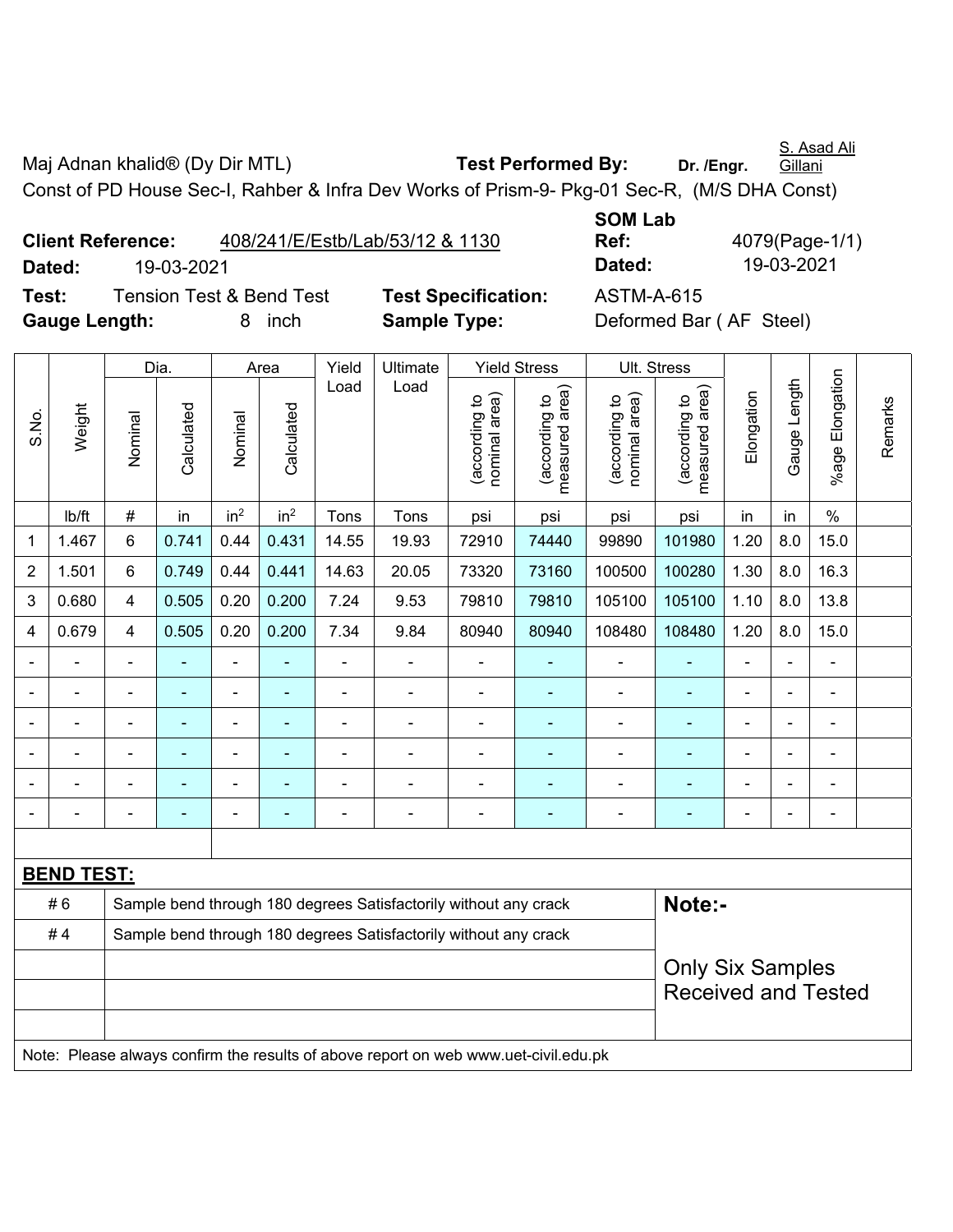Project Manager Liberty Builders, Lahore

## **Client Reference:** ST/UET/ 20210319-A **Dated:** 19-03-2021 **Dated:** 19-03-2021

**Test:** Tension Test & Bend Test **Test Specification:** ASTM-A-615 **Gauge Length:** 8 inch **Sample Type:** Deformed Bar( Batala Premium)

| Ref:       | 40 |
|------------|----|
| Dated:     |    |
| ACTM A GAE |    |

**SOM Lab** 

**Ref:** 4077(Page-1/1)

|                |                   |                                                                            | Dia.           |                          | Area                     | Yield          | Ultimate                                                                            |                                | <b>Yield Stress</b>                         | Ult. Stress                    |                                 |                          |                |                          |         |
|----------------|-------------------|----------------------------------------------------------------------------|----------------|--------------------------|--------------------------|----------------|-------------------------------------------------------------------------------------|--------------------------------|---------------------------------------------|--------------------------------|---------------------------------|--------------------------|----------------|--------------------------|---------|
| S.No.          | Weight            | Nominal                                                                    | Calculated     | Nominal                  | Calculated               | Load           | Load                                                                                | nominal area)<br>(according to | (according to<br>measured area)<br>measured | nominal area)<br>(according to | (according to<br>measured area) | Elongation               | Gauge Length   | Elongation<br>$%$ age    | Remarks |
|                | Ib/ft             | $\#$                                                                       | in             | in <sup>2</sup>          | in <sup>2</sup>          | Tons           | Tons                                                                                | psi                            | psi                                         | psi                            | psi                             | in                       | in             | $\%$                     |         |
| 1              | 1.508             | 6                                                                          | 0.751          | 0.44                     | 0.443                    | 14.14          | 20.05                                                                               | 70870                          | 70390                                       | 100500                         | 99820                           | 1.20                     | 8.0            | 15.0                     |         |
| 2              | 1.510             | 6                                                                          | 0.752          | 0.44                     | 0.444                    | 13.58          | 19.62                                                                               | 68060                          | 67450                                       | 98360                          | 97470                           | 1.00                     | 8.0            | 12.5                     |         |
| 3              | 1.499             | 6                                                                          | 0.749          | 0.44                     | 0.441                    | 14.29          | 20.36                                                                               | 71640                          | 71470                                       | 102040                         | 101810                          | 1.20                     | 8.0            | 15.0                     |         |
| 4              | 0.658             | $\overline{4}$                                                             | 0.496          | 0.20                     | 0.193                    | 5.63           | 8.18                                                                                | 62050                          | 64300                                       | 90150                          | 93420                           | 1.20                     | 8.0            | 15.0                     |         |
| 5              | 0.664             | $\overline{4}$                                                             | 0.498          | 0.20                     | 0.195                    | 5.68           | 8.21                                                                                | 62610                          | 64220                                       | 90490                          | 92810                           | 1.40                     | 8.0            | 17.5                     |         |
| 6              | 0.675             | $\overline{4}$                                                             | 0.502          | 0.20                     | 0.198                    | 5.83           | 8.48                                                                                | 64300                          | 64950                                       | 93530                          | 94470                           | 1.30                     | 8.0            | 16.3                     |         |
|                |                   |                                                                            |                |                          |                          |                | ÷                                                                                   |                                |                                             |                                |                                 |                          |                |                          |         |
| $\overline{a}$ |                   | $\blacksquare$                                                             | $\blacksquare$ | $\overline{\phantom{a}}$ |                          | $\blacksquare$ | ÷                                                                                   | $\blacksquare$                 | $\overline{\phantom{a}}$                    | $\blacksquare$                 | ÷                               | $\blacksquare$           | $\blacksquare$ | $\blacksquare$           |         |
|                |                   |                                                                            | $\blacksquare$ | ÷                        |                          |                | $\blacksquare$                                                                      | $\blacksquare$                 |                                             | $\blacksquare$                 | ۳                               |                          |                | $\blacksquare$           |         |
|                |                   | $\blacksquare$                                                             | $\blacksquare$ | ÷                        | $\overline{\phantom{a}}$ | $\blacksquare$ | ÷                                                                                   | $\blacksquare$                 | $\overline{\phantom{a}}$                    | $\overline{\phantom{a}}$       | ٠                               | $\overline{\phantom{0}}$ | ٠              | $\overline{\phantom{a}}$ |         |
|                |                   |                                                                            |                |                          |                          |                |                                                                                     |                                |                                             |                                |                                 |                          |                |                          |         |
|                | <b>BEND TEST:</b> |                                                                            |                |                          |                          |                |                                                                                     |                                |                                             |                                |                                 |                          |                |                          |         |
|                | #6                | Note:-<br>Sample bend through 180 degrees Satisfactorily without any crack |                |                          |                          |                |                                                                                     |                                |                                             |                                |                                 |                          |                |                          |         |
|                | #4                |                                                                            |                |                          |                          |                | Sample bend through 180 degrees Satisfactorily without any crack                    |                                |                                             |                                |                                 |                          |                |                          |         |
|                |                   |                                                                            |                |                          |                          |                |                                                                                     |                                |                                             |                                | <b>Only Eight Samples</b>       |                          |                |                          |         |
|                |                   |                                                                            |                |                          |                          |                |                                                                                     |                                |                                             |                                | <b>Received and Tested</b>      |                          |                |                          |         |
|                |                   |                                                                            |                |                          |                          |                | Note: Please always confirm the results of above report on web www.uet-civil.edu.pk |                                |                                             |                                |                                 |                          |                |                          |         |

S. Asad Ali Gillani

Abdul Ghafar **Test Performed By:** Dr. /Engr.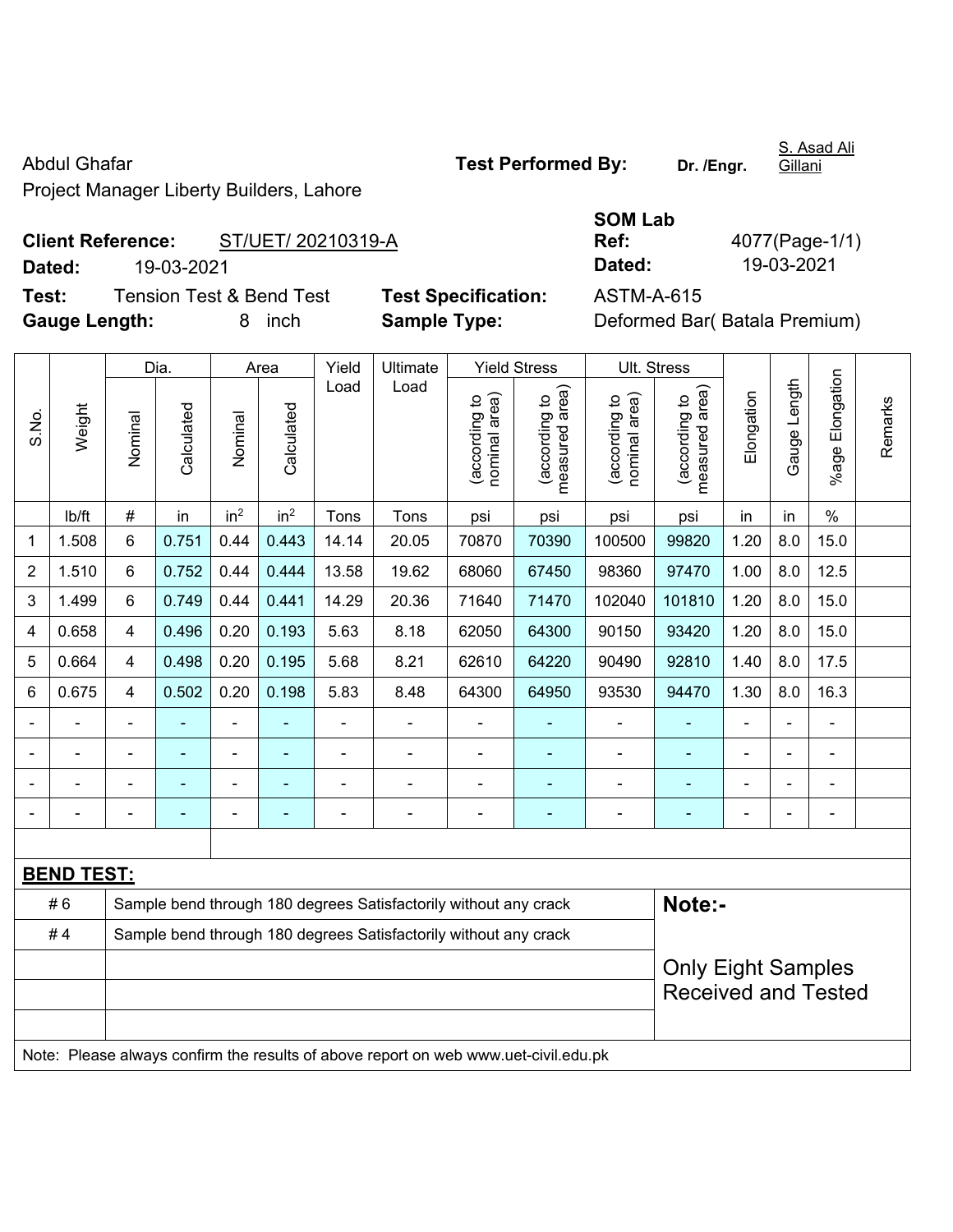Shoukat Ali Rana **Test Performed By:** Dr. /Engr. Project Manager, Orbit Housing , Lahore

**Client Reference:** Nil

**Dated:** 19-03-2021 **Dated:** 19-03-2021

**Test:** Tension Test & Bend Test **Test Specification:** ASTM-A-615 **Gauge Length:** 8 inch **Sample Type:** Deformed Bar

|                |                                                                        |                          | Dia.           |                          | Area                     | Yield                        | Ultimate                 |                                | <b>Yield Stress</b>             |                                | Ult. Stress                        |                              |                |                           |         |
|----------------|------------------------------------------------------------------------|--------------------------|----------------|--------------------------|--------------------------|------------------------------|--------------------------|--------------------------------|---------------------------------|--------------------------------|------------------------------------|------------------------------|----------------|---------------------------|---------|
| S.No.          | Weight                                                                 | Nominal                  | Calculated     | Nominal                  | Calculated               | Load                         | Load                     | nominal area)<br>(according to | measured area)<br>(according to | (according to<br>nominal area) | area)<br>(according to<br>measured | Elongation                   | Gauge Length   | Elongation<br>$%$ age $ $ | Remarks |
|                | lb/ft                                                                  | $\#$                     | in             | in <sup>2</sup>          | in <sup>2</sup>          | Tons                         | Tons                     | psi                            | psi                             | psi                            | psi                                | in                           | in             | $\%$                      |         |
| 1              | 0.652                                                                  | $\overline{\mathbf{4}}$  | 0.494          | 0.20                     | 0.192                    | 6.32                         | 8.99                     | 69700                          | 72600                           | 99150                          | 103280                             | 1.50                         | 8.0            | 18.8                      |         |
| $\overline{2}$ | 0.654                                                                  | $\overline{\mathbf{4}}$  | 0.494          | 0.20                     | 0.192                    | 6.34                         | 8.99                     | 69920                          | 72830                           | 99150                          | 103280                             | 1.30                         | 8.0            | 16.3                      |         |
| $\blacksquare$ |                                                                        | $\blacksquare$           | $\blacksquare$ | $\blacksquare$           | ٠                        | $\blacksquare$               | $\blacksquare$           | $\blacksquare$                 |                                 |                                |                                    | $\blacksquare$               | $\blacksquare$ | $\blacksquare$            |         |
| $\blacksquare$ |                                                                        | $\overline{\phantom{0}}$ | $\blacksquare$ | $\blacksquare$           | $\overline{\phantom{a}}$ | $\blacksquare$               | $\overline{\phantom{0}}$ | $\blacksquare$                 | ۰                               | $\blacksquare$                 | ٠                                  | $\blacksquare$               | $\blacksquare$ | $\overline{\phantom{0}}$  |         |
| $\overline{a}$ |                                                                        | $\blacksquare$           | $\blacksquare$ | $\overline{a}$           | ۰                        | $\qquad \qquad \blacksquare$ | $\overline{\phantom{0}}$ | $\blacksquare$                 |                                 |                                |                                    | ۰                            | $\blacksquare$ | $\overline{\phantom{0}}$  |         |
|                |                                                                        | $\blacksquare$           |                | $\blacksquare$           |                          | $\blacksquare$               |                          |                                |                                 |                                |                                    | $\blacksquare$               |                |                           |         |
|                |                                                                        | $\overline{\phantom{0}}$ |                | $\blacksquare$           |                          | $\blacksquare$               |                          |                                |                                 |                                |                                    | ٠                            | $\blacksquare$ |                           |         |
| $\blacksquare$ |                                                                        | $\overline{\phantom{0}}$ | $\blacksquare$ | $\blacksquare$           |                          | $\blacksquare$               | $\blacksquare$           | $\blacksquare$                 |                                 |                                | ٠                                  | ÷                            | $\blacksquare$ | $\blacksquare$            |         |
|                |                                                                        |                          |                | $\blacksquare$           |                          | $\blacksquare$               |                          |                                |                                 |                                |                                    | ۳                            |                |                           |         |
| $\blacksquare$ |                                                                        | $\overline{\phantom{0}}$ |                | $\overline{\phantom{0}}$ | ٠                        | $\qquad \qquad \blacksquare$ | $\overline{\phantom{0}}$ | $\overline{\phantom{0}}$       |                                 | $\blacksquare$                 |                                    | $\qquad \qquad \blacksquare$ | $\blacksquare$ | $\blacksquare$            |         |
|                |                                                                        |                          |                |                          |                          |                              |                          |                                |                                 |                                |                                    |                              |                |                           |         |
|                | <b>BEND TEST:</b>                                                      |                          |                |                          |                          |                              |                          |                                |                                 |                                |                                    |                              |                |                           |         |
|                | #4<br>Sample bend through 180 degrees Satisfactorily without any crack |                          |                |                          |                          |                              |                          |                                |                                 |                                | Note:-                             |                              |                |                           |         |
|                |                                                                        |                          |                |                          |                          |                              |                          |                                |                                 |                                |                                    |                              |                |                           |         |
|                |                                                                        |                          |                |                          |                          |                              |                          |                                |                                 |                                | <b>Only Three Samples</b>          |                              |                |                           |         |
|                |                                                                        |                          |                |                          |                          |                              |                          |                                |                                 |                                | <b>Received and Tested</b>         |                              |                |                           |         |

Note: Please always confirm the results of above report on web www.uet-civil.edu.pk

S. Asad Ali Gillani

**SOM Lab** 

**Ref:** 4077(Page-1/1)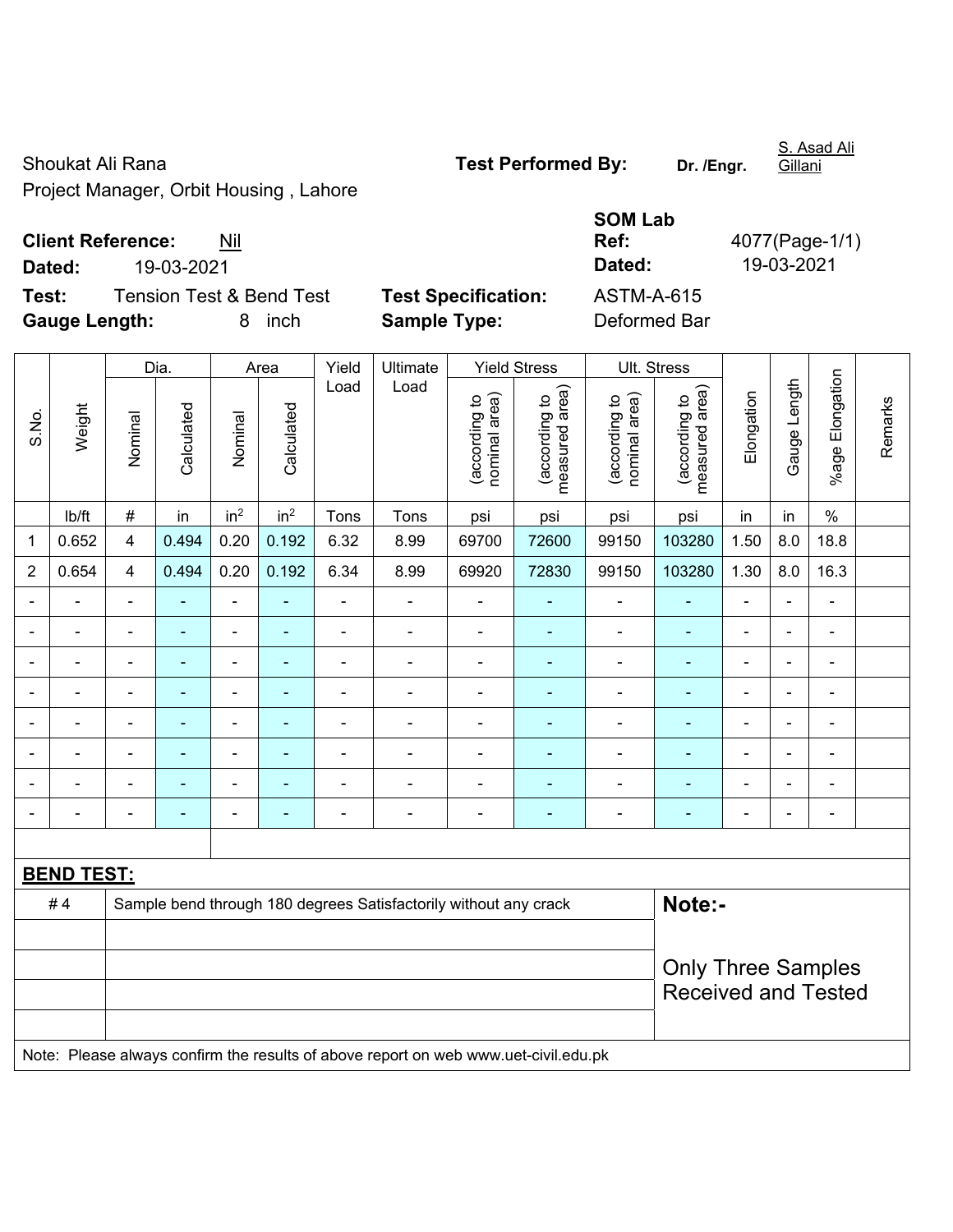Shoukat Ali Rana **Test Performed By: Dr. /Engr.**  Project Manager, Orbit Housing , (Lahore

**Client Reference:** Nil

**BEND TEST:** 

**Dated:** 19-03-2021 **Dated:** 19-03-2021 **Test:** Tension Test & Bend Test **Test Specification:** ASTM-A-615 **Gauge Length:** 8 inch **Sample Type:** Deformed Bar Dia. | Area | Yield | Ultimate | Yield Stress | Ult. Stress Gauge Length Load Load Gauge Length (according to<br>measured area) measured area) (according to<br>measured area) measured area) (according to<br>nominal area) (according to<br>nominal area) nominal area) nominal area) Elongation Elongation (according to (according to (according to (according to Weight **Calculated Calculated** Calculated Calculated S.No. Nominal Nominal Nominal Nominal

| lb/ft | # | in | in<sup>2</sup> | in<sup>2</sup> | Tons | Tons | psi | psi | psi | psi | in | in | % 1 | 2.616 | 8 | 0.990 | 0.79 | 0.769 | 24.33 | 32.18 | 67930 | 69790 | 89840 | 92300 | 1.60 | 8.0 | 20.0 2 | 2.587 | 8 | 0.984 | 0.79 | 0.760 | 23.62 | 31.96 | 65940 | 68540 | 89220 | 92740 | 1.50 | 8.0 | 18.8 3 | 0.661 | 4 | 0.497 | 0.20 | 0.194 | 6.37 | 8.87 | 70260 | 72430 | 97800 | 100820 | 1.10 | 8.0 | 13.8 4 | 0.673 | 4 | 0.502 | 0.20 | 0.198 | 6.80 | 9.28 | 74980 | 75740 | 102290 | 103330 | 1.10 | 8.0 | 13.8 - - - - - - - - - - - - - - - - - - - - - - - - - - - - - - - - - - - - - - - - - - - - - - - - - - - - - - - - - - - - - - - - - - - - - - - - - - -

S. Asad Ali

**Ref:** 4076(Page-1/1)

- - - - - - - - - - - - - - - # 8 Sample bend through 180 degrees Satisfactorily without any crack **Note:-**

Only Six Samples Received and Tested

Note: Please always confirm the results of above report on web www.uet-civil.edu.pk

#4 Sample bend through 180 degrees Satisfactorily without any crack

**SOM Lab** 

Gillani

%age Elongation

%age Elongation

Remarks

Remarks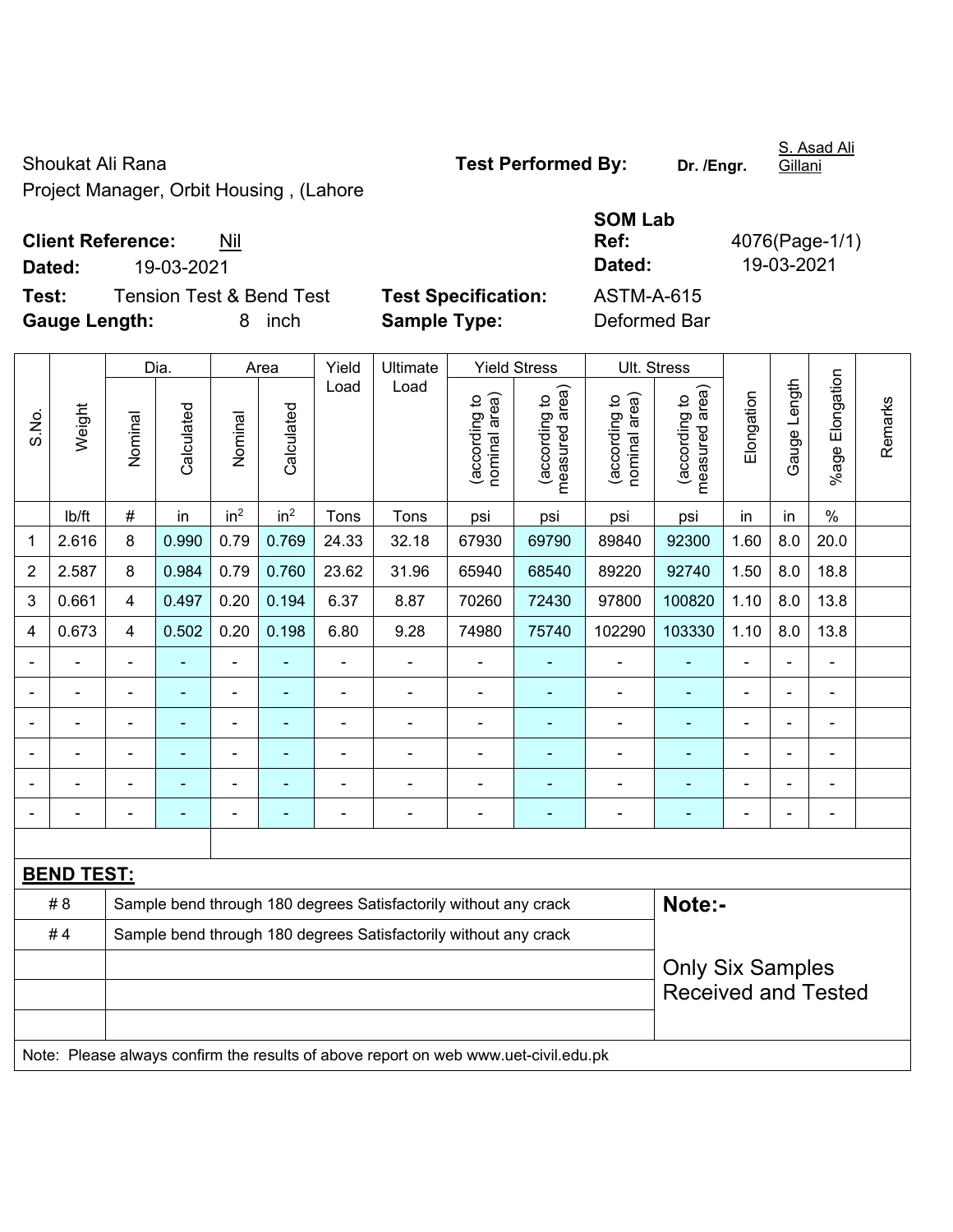Muteen Zafar Malik **Test Performed By:** Dr. /Engr. **S. Asad Ali Gillani** 

Project Engineer, MA Engineering Services, Lahore (Project: Engro Enfrashare B25 Towers)

| <b>Client Reference:</b>         | MA/UET/LHR/006               | Dated:                     | 19-03-2021        |
|----------------------------------|------------------------------|----------------------------|-------------------|
| <b>SOM Lab Ref:</b>              | CED/SOM/4082-4083(Page-1/1)  | Dated:                     | 19-03-2021        |
| Test:                            | <b>Tension and Bend Test</b> | <b>Test Specification:</b> | <b>ASTM-A 615</b> |
| <b>Sample Type:</b> Deformed Bar |                              | <b>Gauge Length:</b>       | <b>200</b><br>mm  |

|                |                                                                                     |                                                                  | Dia.           |                 | Area            | Yield          | Ultimate                                                         |                                | <b>Yield Stress</b>             |                                | Ult. Stress                     |                |                |                           |         |
|----------------|-------------------------------------------------------------------------------------|------------------------------------------------------------------|----------------|-----------------|-----------------|----------------|------------------------------------------------------------------|--------------------------------|---------------------------------|--------------------------------|---------------------------------|----------------|----------------|---------------------------|---------|
| S.No.          | Weight                                                                              | Nominal                                                          | Calculated     | Nominal         | Calculated      | Load           | Load                                                             | nominal area)<br>(according to | measured area)<br>(according to | nominal area)<br>(according to | measured area)<br>(according to | Elongation     | Gauge Length   | Elongation<br>$%$ age $I$ | Remarks |
|                | kg/m                                                                                | mm                                                               | mm             | mm <sup>2</sup> | mm <sup>2</sup> | kN             | kN                                                               | MPa                            | MPa                             | MPa                            | MPa                             | mm             | mm             | $\frac{0}{0}$             |         |
| 1              | 3.960                                                                               | 25                                                               | 25.33          | 491             | 504             | 254.70         | 346.70                                                           | 519                            | 506                             | 706                            | 688                             | 30.0           | 200            | 15.0                      |         |
| $\overline{2}$ | 2.206                                                                               | 20                                                               | 18.92          | 314             | 281             | 125.00         | 185.70                                                           | 398                            | 445                             | 591                            | 661                             | 35.0           | 200            | 17.5                      |         |
| 3              | 1.529                                                                               | 16                                                               | 15.75          | 201             | 195             | 90.70          | 124.50                                                           | 451                            | 466                             | 619                            | 640                             | 32.5           | 200            | 16.3                      |         |
| 4              | 0.978                                                                               | 12                                                               | 12.60          | 113             | 125             | 59.70          | 80.50                                                            | 528                            | 480                             | 712                            | 647                             | 25.0           | 200            | 12.5                      |         |
|                |                                                                                     | $\blacksquare$                                                   |                | $\blacksquare$  | ä,              | $\blacksquare$ | $\blacksquare$                                                   | $\blacksquare$                 | ۰                               | $\blacksquare$                 | $\blacksquare$                  | $\blacksquare$ | $\blacksquare$ | $\blacksquare$            |         |
|                |                                                                                     | $\blacksquare$                                                   | $\blacksquare$ | ÷               | $\blacksquare$  | $\blacksquare$ | $\blacksquare$                                                   | $\blacksquare$                 | ۰                               | ÷,                             | $\blacksquare$                  | $\blacksquare$ | $\blacksquare$ | $\blacksquare$            |         |
|                |                                                                                     | $\blacksquare$                                                   | ä,             | ÷               | $\blacksquare$  | $\blacksquare$ | $\blacksquare$                                                   | $\blacksquare$                 | ۰                               | ä,                             | $\blacksquare$                  | $\blacksquare$ | $\blacksquare$ | $\blacksquare$            |         |
|                |                                                                                     | $\blacksquare$                                                   | $\blacksquare$ | ÷               | ä,              | $\blacksquare$ | ٠                                                                | L,                             | ۰                               |                                |                                 |                | $\blacksquare$ | $\blacksquare$            |         |
|                |                                                                                     |                                                                  |                |                 |                 |                |                                                                  |                                | ۰                               |                                | $\blacksquare$                  |                |                |                           |         |
|                |                                                                                     |                                                                  |                |                 |                 |                |                                                                  |                                | -                               |                                |                                 | $\blacksquare$ |                | $\blacksquare$            |         |
|                |                                                                                     |                                                                  |                |                 |                 |                |                                                                  |                                |                                 |                                |                                 |                |                |                           |         |
|                | <b>BEND TEST:</b>                                                                   |                                                                  |                |                 |                 |                |                                                                  |                                |                                 |                                |                                 |                |                |                           |         |
|                | 25mm                                                                                |                                                                  |                |                 |                 |                | Sample bend through 180 degrees Satisfactorily without any crack |                                |                                 |                                | Note:-                          |                |                |                           |         |
|                | 20mm                                                                                | Sample bend through 180 degrees Satisfactorily without any crack |                |                 |                 |                |                                                                  |                                |                                 |                                |                                 |                |                |                           |         |
|                | 16mm                                                                                |                                                                  |                |                 |                 |                | Sample bend through 180 degrees Satisfactorily without any crack |                                |                                 |                                | <b>Only Eight Samples</b>       |                |                |                           |         |
|                | 12mm                                                                                |                                                                  |                |                 |                 |                | Sample bend through 180 degrees Satisfactorily without any crack |                                |                                 |                                | <b>Received and Tested</b>      |                |                |                           |         |
|                |                                                                                     |                                                                  |                |                 |                 |                |                                                                  |                                |                                 |                                |                                 |                |                |                           |         |
|                | Note: Please always confirm the results of above report on web www.uet-civil.edu.pk |                                                                  |                |                 |                 |                |                                                                  |                                |                                 |                                |                                 |                |                |                           |         |